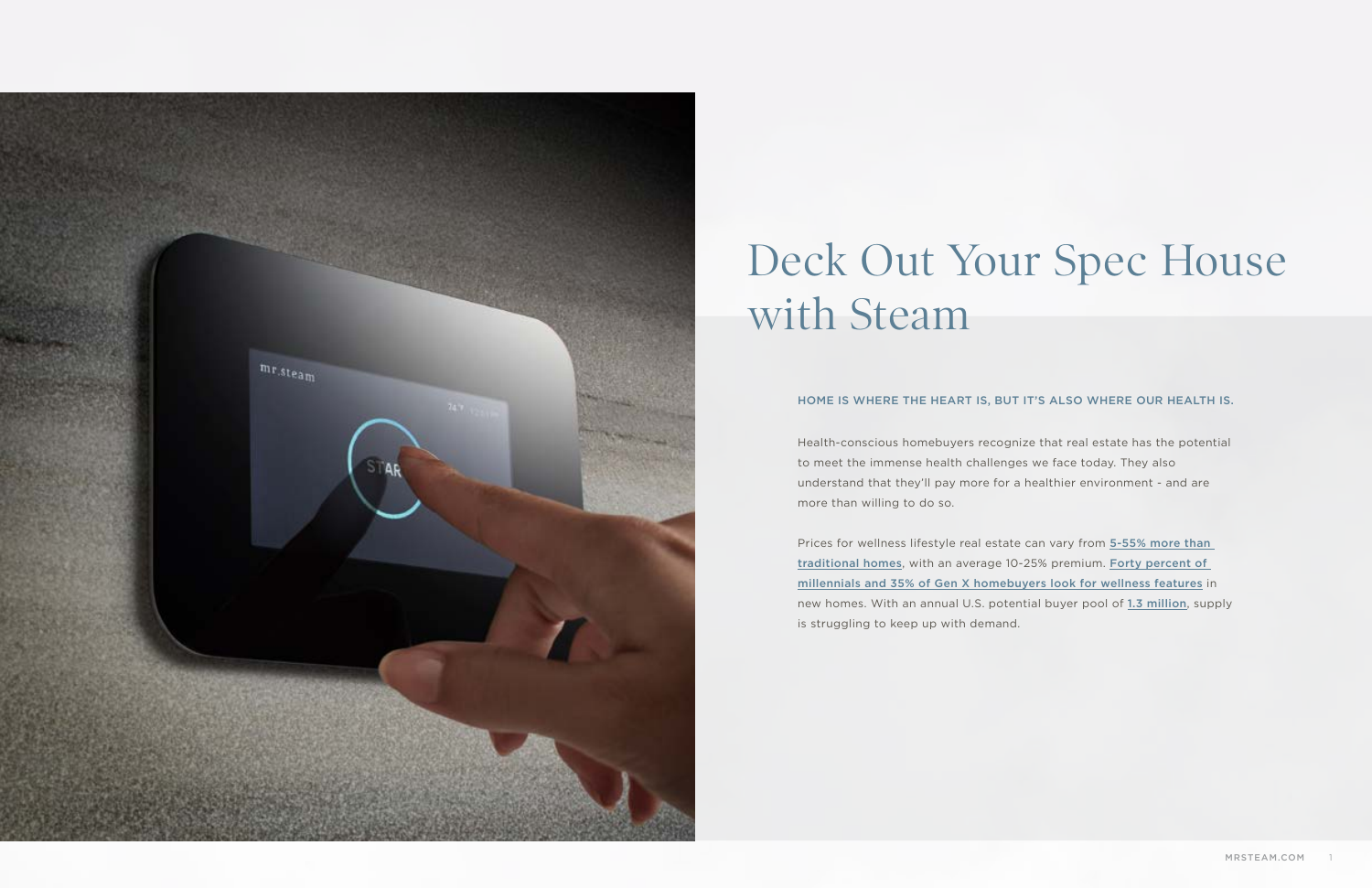

## The Benefits of Including Steam Showers in Wellness Communities for Builders



A steam shower uses an average of 2 gallons of water, [compared to 50 or more](https://www.modernbathroom.com/blog/post/2017/11/28/benefits-of-having-a-steam-shower-in-your-home#:~:text=In%2020%20minutes%20of%20use,in%20eco%2Dfriendly%20home%20designs.) with a traditional shower, over 20 minutes. That means it is an even more compelling draw for eco-conscious consumers.

They can increase home values by [as much as 31%](https://www.zillow.com/research/listing-features-that-sell-23814/). Aside from the wellness aspect, a steam shower is an impressive feature for potential homebuyers. They are also a wise use of square footage, since they can be built within the space





Steam showers eliminate the consumers' need to go outside the home for services, such as spas and memberships to gyms with steam rooms. Homeowners save money with a one-time investment rather than shelling out for monthly or annual membership fees.

They attract higher-income clientele or homebuyers. These buyers look for the extras like [smart](https://www.mrsteam.com/steam-packages/)  [home-enabled products with light, sound, and](https://www.mrsteam.com/steam-packages/)  [aromatherapy features](https://www.mrsteam.com/steam-packages/) that enhance the enjoyment of their home while furthering their health and wellness goals.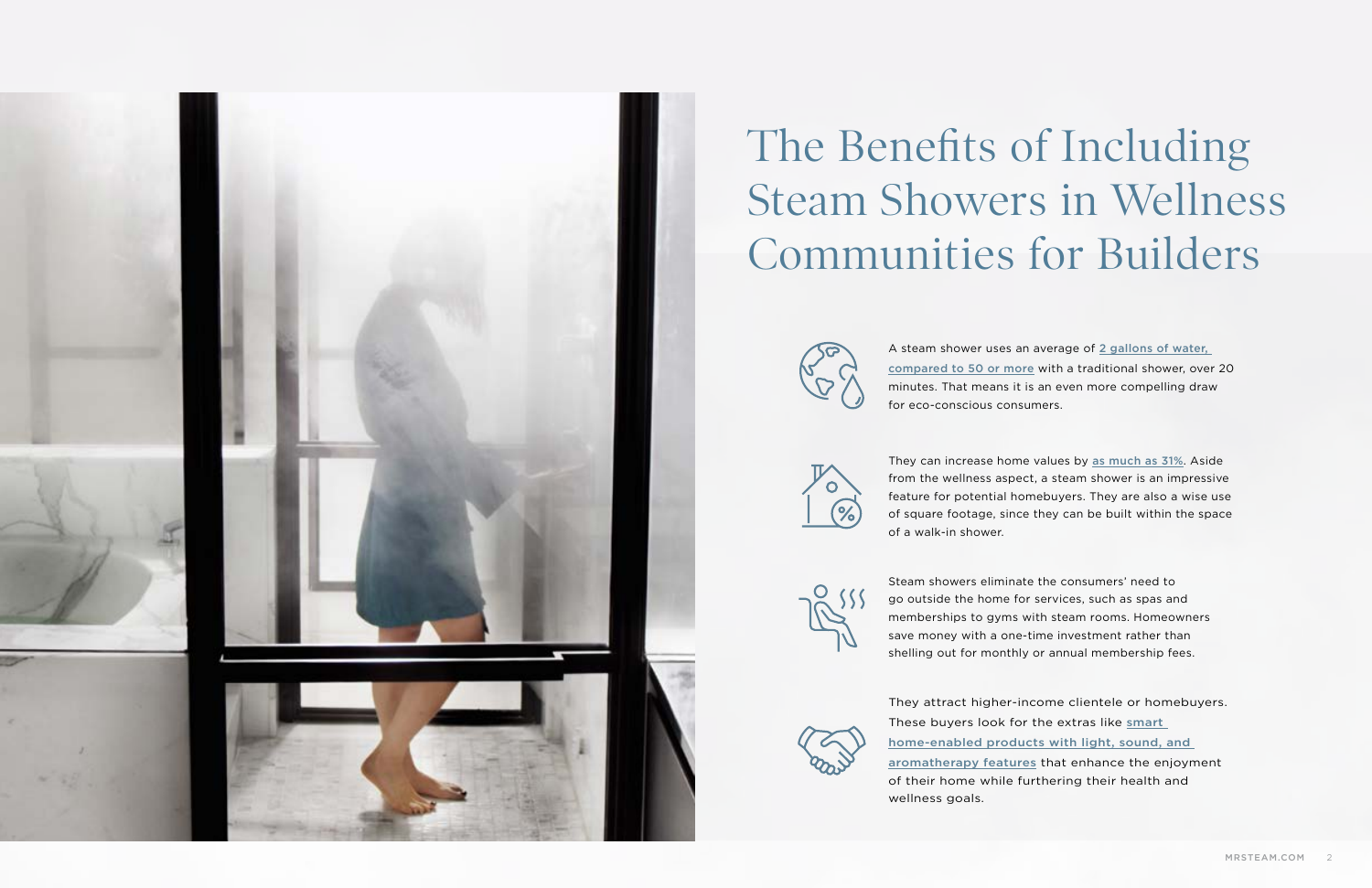By incorporating the wellness [benefits of steam showers](https://blog.mrsteam.com/40-benefits-of-steam-bathing) in your custom builds and high-end spec homes, you not only meet consumer demands for wellness products, but you're increasing ROI for them and yourself in

sustainable ways.

# Quantifying Wellness by Building with Steam

Savvy homebuilders are producing homes that focus on health and wellness as a way to appeal to healthconscious buyers and to increase the value of their builds. Installing steam showers in spec houses offers an impressive display of wellness benefits while furthering the builder's goals.

Wellness can be harder to quantify than energy efficiency, for example. McKinsey's [Future of Wellness](https://www.mckinsey.com/industries/consumer-packaged-goods/our-insights/feeling-good-the-future-of-the-1-5-trillion-wellness-market)  [survey](https://www.mckinsey.com/industries/consumer-packaged-goods/our-insights/feeling-good-the-future-of-the-1-5-trillion-wellness-market) revealed that consumers define it in six categories:



#### HEALTH

This dimension includes everything from medicines and supplements to telemedicine and health trackers.





### **FITNESS**

#### NUTRITION

While food as medicine has been a trending topic in recent years, the focus now is combining nutrition with a more satisfying taste as a way of life.



After the shock of quarantine wore off, many realized the need to get back to pre-pandemic conditioning levels or improve overall fitness for a better ability to ward off or withstand illness.



#### MINDFULNESS

The skyrocketing rates of stress-induced illness and improved awareness of mental health issues have promoted the benefits of calming the mind. Mindfulness tools like meditation apps are included in this category.





#### APPEARANCE

This category ranges from athleisure clothing to topical products like collagen and non-surgical aesthetic treatments.



#### SLEEP

Better sleep is recognized as a critical component of overall health, credited for improving the immune system, reducing stress, boosting moods, improving memory, and increasing heart health. Consumers include sleep tracker apps, melatonin, and other sleep-inducing products in this category.